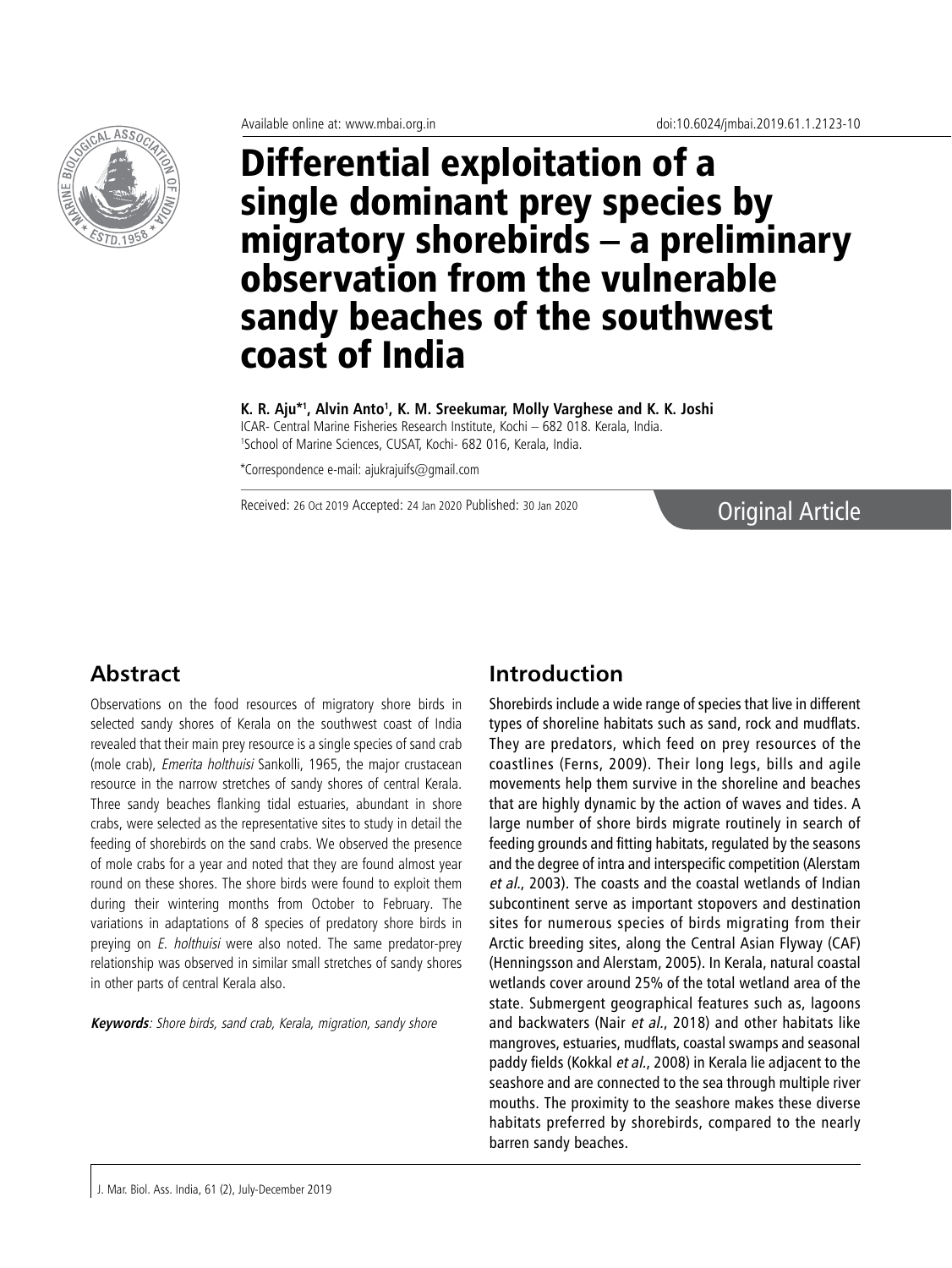Sand crabs are one of the major biological components of the swash zone ecosystem and are highly adapted to live there by way of their rapid burrowing ability (Trueman, 1970). Emerita holthuisi are found abundantly in majority of the sandy beaches we monitored in central Kerala. Our observations were focused on three sandy shores in south and central Kerala such as Thottappally in Alappuzha, Puthuvype near Kochi, and Chettuva in Thrissur where sand crabs and their predatory waders were found commonly during the migratory season. No studies are hitherto published regarding the feeding preference of different shore birds on this abundant prey resource.

# **Material and methods**

The study sites selected were three sandy beaches viz, Thottappally (9.3148N; 76.3801E), Puthuvype (10.0088N; 76.2158E) and Chettuva (10.5120N; 76.0356E), on the western side of Vembanad-Kol wetland, a Ramsar site in central Kerala (Fig.1). They are dissipative beaches having flat slopes and fine sands. Such beaches are usually poor in intertidal faunal diversity (Sivadas et al., 2012). All the three shores have adjacent estuarine and backwater systems and their position on the Central Asian-Indian flyway (Anon 1996; Mundkur, 2005) increase the significance of migratory shore birds. Thottappally has a small seasonal estuary formed by River Pamba. During the monsoon months the river enters the sea but later this connection is prevented when sand accretion during calmer periods restrict the flow. This accretion process regulates the extent of the beaches in Thottappally which usually has a shoreline in existence during the winter months. The estuary of Kochi is one of the largest in Kerala. It is perennial, whereby one main branch of the River Periyar enters the sea. Puthuvype shore



is located on the northern side of this estuary, the extent of it is also determined by the monsoon erosion and later accretion. Chettuva is another small but perennial estuary formed by river Karuvannur, the northern part of it is a very small seasonal sandy shoreline.

Feeding pattern of shore birds was observed during the migratory season of 2018-19, over four months from October to January and observations were made in forenoon or afternoon. The number and diversity of the birds were recorded once every two weeks, making a total of eight observations. Special attention was paid to confirm whether the selected prey was sand crab (E. holthuisi), one of the dominant invertebrates in the region. We relied on photographs taken with a camera (Nikon D500 and Nikkor 200-500mm lens) to confirm whether the prey on their bill was sand crab. The foraging patterns of eight selected waders namely Lesser Sand Plover, Kentish Plover, Common Greenshank, Whimbrel, Ruddy turnstone, Terek sandpiper and Black-bellied Plover were studied.

The sand crabs were randomly picked from different zones of the intertidal region to record the distribution pattern. Their burrowing depth was also noted. The individuals of varying size were collected for measuring their carapace length. The species was identified using morphological taxonomic keys, by examining under a (Leica) stereo microscope.

# **Result and Discussion**

#### *Sand crabs*

The sand crab, E. holthuisi (Anomura, Brachyura, Hippidae) is a burrowing filter feeder found along the western coast of India up to Mumbai (Mahapatro et al., 2018). They form prominent aggregations and are major components of the macro fauna of sandy shores of the tropics and subtropics (Lastra et al., 2002). During the study period, i.e., post monsoon, egg carrying adults and juvenile crabs, were noticed probably indicating a year round recruitment of this species (Fig. 2). Another species of sand crab, Emerita asiatica was recorded farther south in the Kochi coasts of Kerala where they were found along the lower wave washed zone (Philip, 1974). There are no previous records on the presence of E. holthuisi on the Kerala coast north of Kochi. Simultaneously, we noticed the absence of E. asiatica in our study region.

The distribution of sand crabs across the shore exhibits vertical zonation. They are distributed largely across the mid-littoral zone. Within this zone the individuals were distributed based on their size. The larger crabs were found in the lower midlittoral part while the smaller ones, with decreasing order of Fig. 1. Map of Study area **Study area** and the upper mid-littoral area.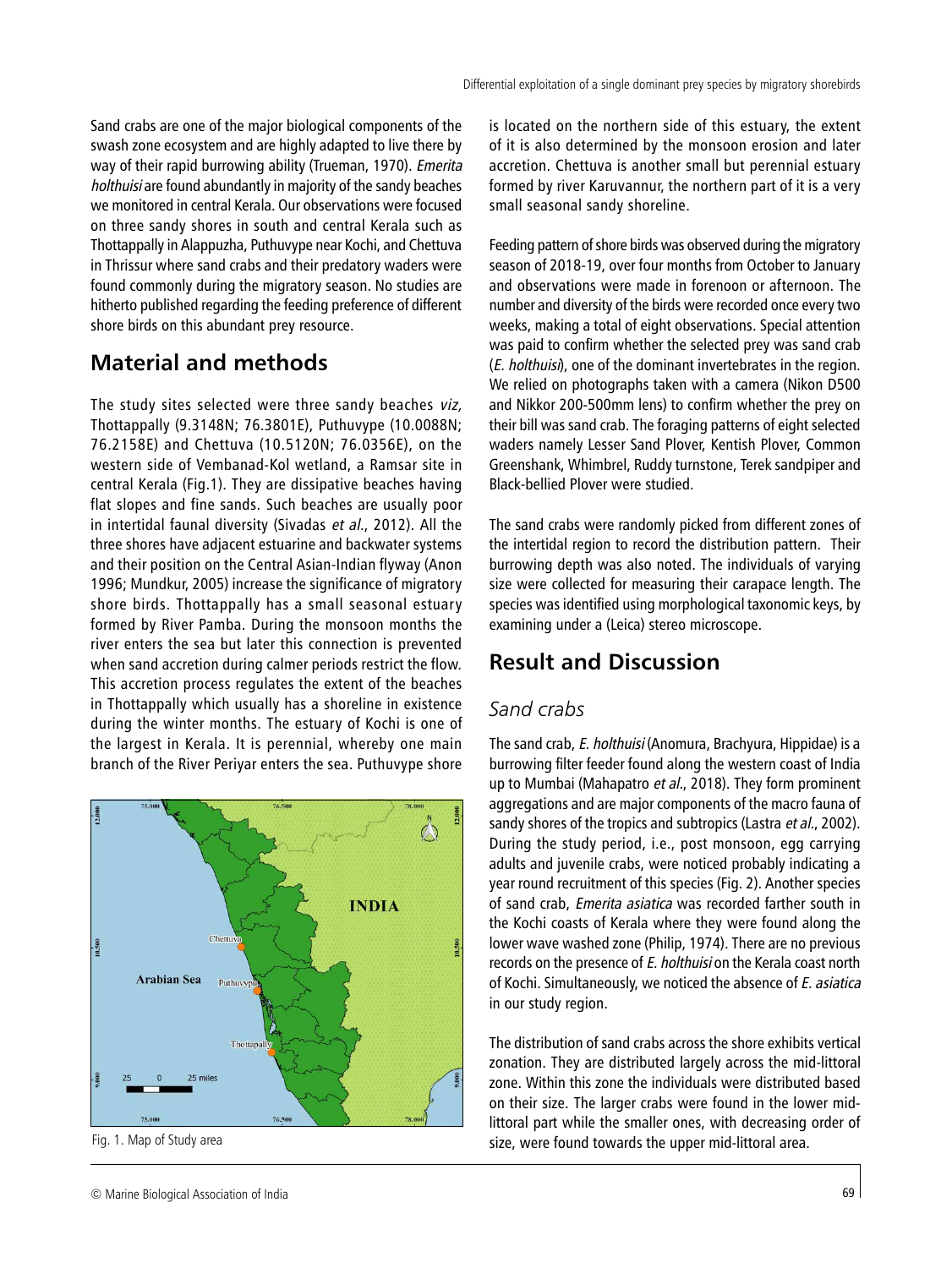

Fig. 2. *E. holthuisi* collected from the study area

## *Shore birds*

The diversity and the number of these species were different in the three study locations so that the major predator of sand crabs in every location varied (Table 1).

Among the plovers sighted in the study area, Lesser Sand plovers (LSP) and Kentish plovers (Fig. 3) were found to be feeding intensely on sand crabs than other species. The Black-bellied Plover, (Pluvialis squatarola) did not choose sand crabs as prey of first preference. Though the shore was abundant with sand crabs the Black-bellied Plovers were found to be foraging for other prey items giving less preference to the sand crabs. Being a solitary predator (Baker, 1974), they were observed in very few numbers mostly at times when the beach was deserted of other shore birds.

Terek sandpiper was found to feed profusely on sand crabs. Ruddy turnstone is another non breeding migrant which is recorded in many coastal habitats across India (ebird, 2019). Though they are famous for turning stones while searching for food, the wintering individuals rely on other feeding methods based on the habitat types (Whitfield, 1990). In agreement with Whitefield's finding, only surface pecking and probing in the sandy beach was observed during the present study, which is a clear sign of the adoption of a different feeding technique with respect to the microhabitat where they feed. Crabs are the main intertidal prey resource for Whimbrels worldwide (Zwarts and Blomert, 1990). It is observed that they resort to tactile hunting whereby the prey was probed continuously and at depths. This, when adopted in the lower

| Table 1. List of shore birds recorded from the study area in their order of decreasing abundance. |  |
|---------------------------------------------------------------------------------------------------|--|
|---------------------------------------------------------------------------------------------------|--|

| SI. No | Species                                     | No. of individuals observed | Thottappally | Puthuvype | Chettuva |
|--------|---------------------------------------------|-----------------------------|--------------|-----------|----------|
|        | Lesser sand plover (Charadrius sp.)         | >100                        |              |           |          |
|        | Kentish plover (Charadrius alexandrinus)    | 50-100                      |              |           |          |
|        | Common greenshank (Tringa nebularia)        | $20 - 30$                   |              |           |          |
|        | Whimbrel (Numenius phaeopus)                | $<$ 20                      |              |           |          |
|        | Ruddy turnstone (Arenaria interpres)        | $<$ 20                      |              |           |          |
|        | Terek sandpiper (Xenus cinereus)            | ${<}20$                     |              |           |          |
|        | Black-bellied plover (Pluvialis squatarola) |                             |              |           |          |



Fig. 3. Lesser Sand Plover (left) and Kentish Plover (right) with the sand crab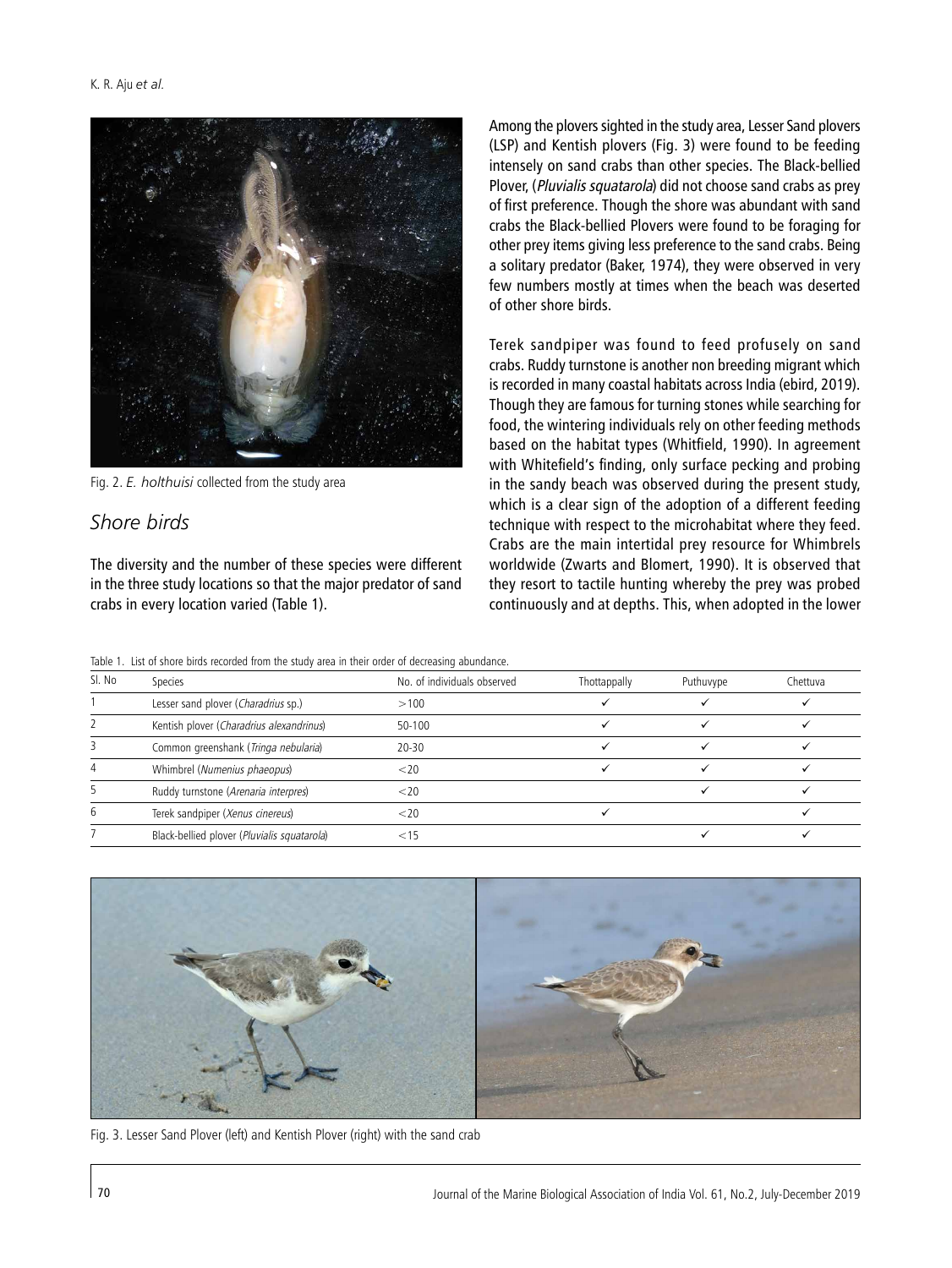mid-littoral zone expose larger sand crabs that seek shelter in more depths. Obviously, their longer bills and legs are adding more advantage to forage in this zone. Common Greenshanks too were found to feed in the lower mid-littoral, other than the upper littoral regions, aided by their long bills.

The foraging habits of birds depend on multiple factors such as the dispersion of prey, success in prey detection and capture, nutritional value of the prey, competition and threat of predation. They may prefer those sites where they can forage more quickly (Goss-Custard, 1970). In the case of waders the selection of a feeding patch and the actual foraging microhabitat within it depends on the social foraging behavior, the water level and prey availability (Maccarone and Brzorad, 2005).

It is noted that the upper limit of distribution of the sand crabs coincides with the upper wave mark. The sand crabs can burrow only in the wet saturated sand. So they dig as quickly as possible before the water drains from the soil (Trueman, 1970). As a result, the birds have to be quick in catching the crabs exposed for a short while after each wave recedes. The supra-littoral zone of our study area is too narrow for the birds to feed freely. Therefore, they have to be continuously on the lookout for waves and keep on running or flying so as to avoid getting drowned. Feeding in such a habitat demands more energy. In addition to

this, the foraging success of the shore birds depends on their speed and the length of both limbs and bill.

The birds recorded in this study exhibited varying degrees of probing with their bills. The short billed species like plovers usually detect prey visually and pick them off while long billed ones probe deep into the sand (Fig. 4) (Lifjeld, 1984). We noted that the average burrowing depth of the mole crab was 2.0 cm. The burrowing time of E. holthuisi is 1.5 seconds in coarse sediments (Lastra et al., 2002). On the upper end of the shore they dig deeper than in the lower margins as the interstitial spaces are less saturated with water in the upper sediments. Those hiding in the lower margin of wave action have to dig only shallow since the level of water saturation is high there. The waders having long bills were at an advantage here, as they could feed on the resources of the supra-littoral zone more easily than those having short bills. The three plover species with shorter bills had to probe deeply with their entire bill beneath the sand to get the crabs in the upper wash zones. At the same time their shorter legs restricted them from feeding on the lower zones where crabs could be pecked from minimum depth. The usual running behavior rather than flying of the plovers also demand more energy and time in feeding in such a habitat. The common greenshanks and whimbrels (Fig. 5) having both long bills and legs were found to be successful in catching the crabs from their burrows in the flood zone as



Fig. 4. The variation in the feeding mode of Ruddy turnstone (left) and Lesser sand plover (right).



Fig. 5. Greenshanks (left) and Whimbrel (right) feeding in the lower littoral zone.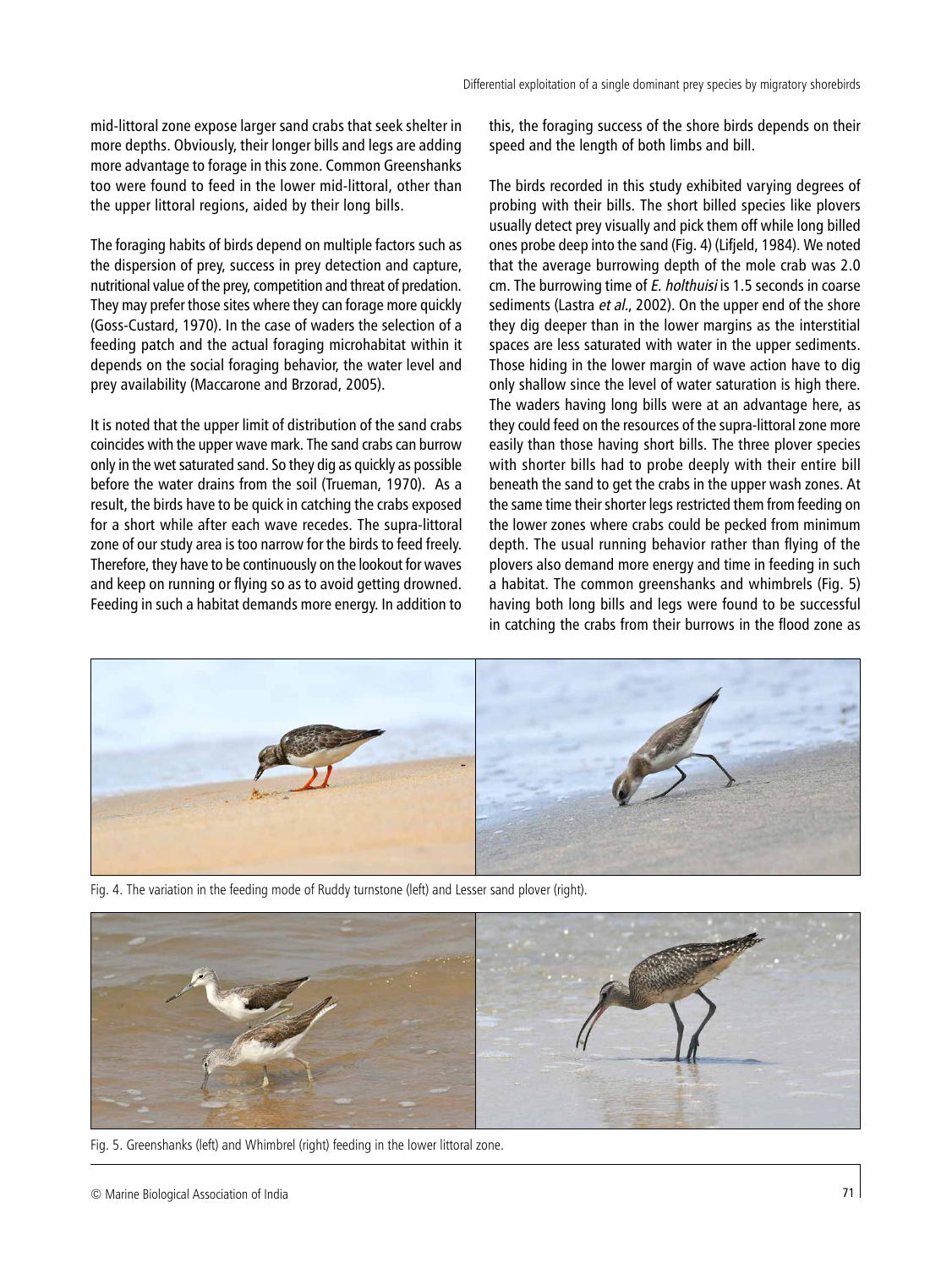well as in other zones. In the case of Terek sandpiper, despite the short legs, their long upwardly bent bills put them at an advantage in foraging the crabs on the supra-littoral zone more skillfully than the plovers and ruddy turnstones.

The selection of a habitat by an animal depends on various aspects of prey availability such as, abundance, distribution and timing of prey detection, capture and competition. Meanwhile, the occurrence of prey is determined by the habitat quality and nutrient availability (Maccarone and Brzorad, 2005). Our study locations were adjacent to tropical tidal estuaries fed by nutrient rich waters from the Western Ghats. They lie close to the highly productive Vembanad-Kol wetlands (VKW) and is located 0.5 to 1 m below mean sea level. The rivers discharging to these estuaries drain the VKW (Johnkutty and Venugopal, 1993). Waders that we recorded from the sandy shores could be seen in numbers in these wetlands where the abundant prey resources and the multiple microhabitats lessened the challenges they faced on the seashore. The ecological study of the birds in Kol by Jayson (2002) recorded waders, including the species observed in the present study, in hundreds except the ruddy turnstone which was comparatively rare. However, some species of waders observed during in the present study on the small stretches of sandy beaches were found feeding on E. holthuisi. Observations from the present study confirmed the presence of this sand crab on similar sandy shores of Kerala. The small population of waders found in those shores feeding on E. holthuisi confirms their preference for these small crabs. However, birds are largely restricted from exploiting this abundant prey because of the small size of beaches that are constantly subjected to anthropogenic pressures. The wave action and unpredicted shore erosion further prevents the birds from exploiting such a beneficial protein rich diet which would have been useful for their migratory behavior.

The feeding technique adopted by turnstone depends on a number of factors like the habitat, sex, prey, bill size and status as a competitor (Whitfield, 1990). The techniques adopted for a sandy beach such as probing and pecking behavior are observed in this study. As per Whitefield (1990), in the case of feeding competition the weaker ones are compelled to probe and peck instead of adopting the more energy efficient ways like routing in seagrass beds. In our study area, it was not competition as there were only a few individuals in the area, but the habitat type forced them to probe and peck. The plovers that frequent on the mudflats and paddy fields across Kerala feed on the abundant worm resources of such habitats (Aarif, 2009). At the same time their population across the sandy shores of the region confirms their adaptability to prey on the abundant single prey, the sand crab and thus evade competition. The feeding habits of LSP on the Kadalundy estuary (Aarif, 2009), around 80 km north of the present study

sites are showed that polychaete worms seen on mudflats and mangroves were their major food resource outside sandy shores. The sandy beach near Kadalundy Estuary was rarely foraged by the birds because of the apparent absence of polychaete worms (Aarif, 2009). Our study site was also scarce in polychaete worms. This would have probably forced the birds to switch over to the next alternative prey source available in the area, i.e., the sand crabs. Feeding behavior of Terek sandpiper was studied in detail by Biljlsma and Roder (1991) and Piersma (1986). They feed almost exclusively on small crabs such as *Uca* sp. and *Scopimera* sp. There is high synchronicity in the feeding of Tereks and crab abundance. They prefer small crabs having a mean carapace width of 2.4 mm (Biljlsm and de Roder, 1991). The findings of the present study corroborate this observation, wherein the carapace width of the crabs collected from the study area was within the range of 2.00 to 8.00 mm.

From this study, it was noted that intricate interactions between important physical and biological aspects determine the use of this sandy beach by the shorebirds. Firstly, though the availability of the prey resource is plenty, the birds cannot exploit it to the maximum because of the tidal and wave effects on the shore. The loss and accretion of shore due to wave action is a regular feature in this area. Secondly, the population of sand crabs was well established along the coast of Kerala and so even when some of the sandy shores were completely eroded, new population of sand crabs can colonize from other sites to the newly formed shores since their pelagic larvae can travel in currents (Sorte, 2001). Thus, the sand crabs are always replenished well in the shores flanking estuaries because of continuous nutrient input and gain significance as a readily available prey to the migratory birds. Finally, the low number of shorebird species and their small population size in a prey rich habitat points to multiple factors regarding the foraging behavior. Many other migratory waders tend to avoid this habitat not because of competition but due to the increased expenditure of energy and time needed for foraging in a tidal shore. At the same time, they were able to exploit the diverse prey bases of the adjacent paddy wetlands with much less expenditure of energy.

Narrow stretches of the sandy shores of Kerala can accommodate comparatively fewer numbers of waders than in the inland wetlands. The sandy beaches are heavily interrupted by seawalls, groynes and breakwaters (more than 75% of the 590 km shoreline), in addition to fish landing centers, tourist resorts and mangrove forests. These restrict the waders' distribution to isolated pockets of sandy beaches across the entire coastline. A healthy coastal zone is important in maintaining the nutrient cycles and prey resources for birds and fishes. They are Critical Transition Zones (CTZs) which are needed by different organisms